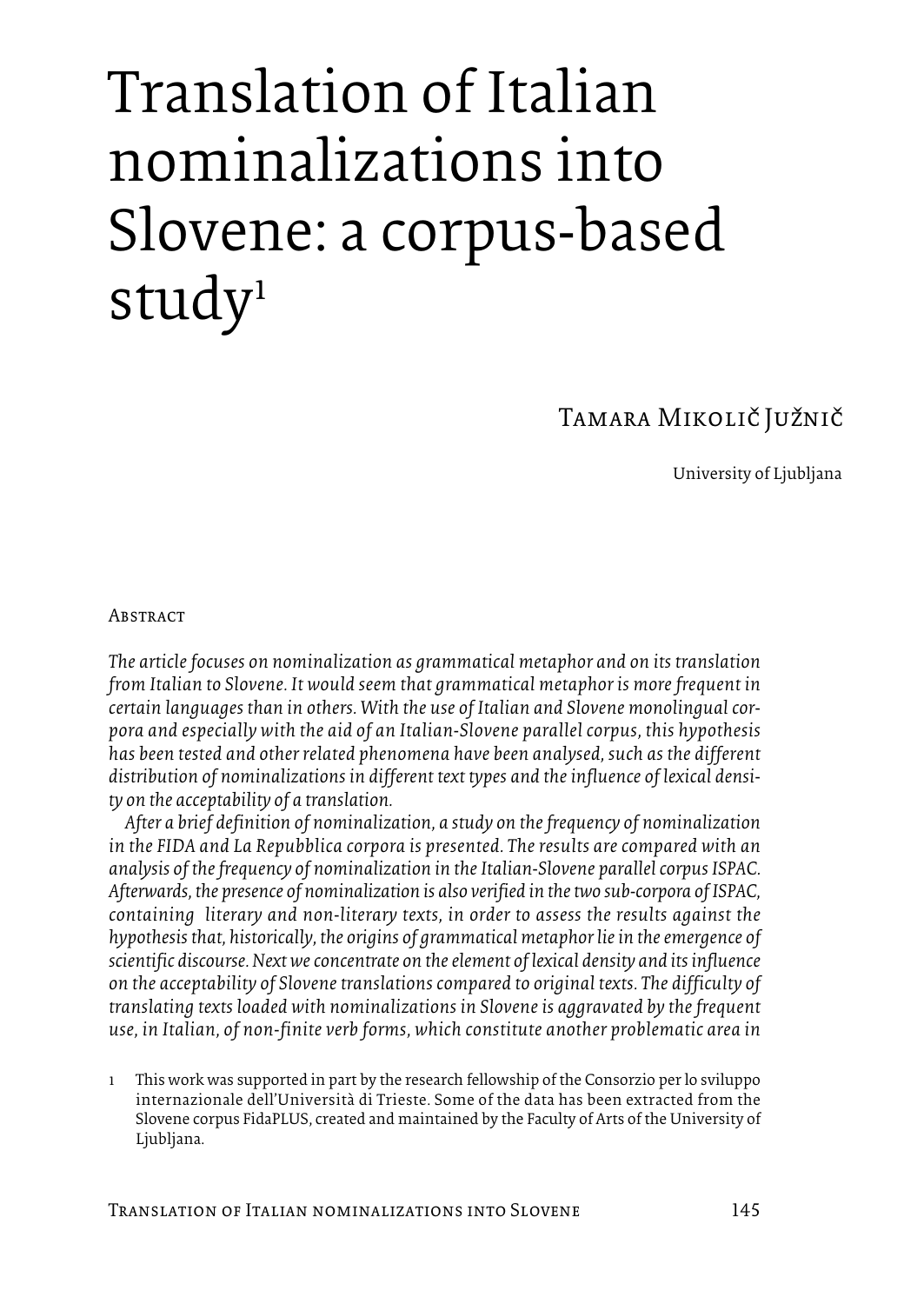*translation. Finally, the strategies used by the translators of the texts collected in the ISPAC corpus are analysed. Apart from the most straightforward version with a nominalization being translated as a nominalization, a congruent translation (i.e. one using a verb to realize a process) of ametaphoricallyworded processin Italian isthemostcommon option, while there are also several other possibilities that seem to occur regularly, such as adjectival or adverbial metaphorical realizations.*

### 1. Introduction

Translation Studies has been relying on corpus evidence since the early 1990s and the importance of corpus research for Translation Studies has often been pointed out, one of the first scholars to recognize its potential being Baker (1995), while its relevance for Translation Training has been discussed, among others, by Bernardini (2006), Machiniewski (2006) and Zanettin (1998). Nominalization, as a phenomenon with unequal distribution in different languages (see Halliday  $\epsilon$ Martin 1993), often poses a problem as to whetherit is appropriate (i.e. acceptable in the target language as far as style and idiomaticity are concerned) to translate a source text nominalization with a target text nominalization. The latter usually indeed exists as a lexico-grammatical entity, though its use in reality may be rather limited. And if we do not use a nominalization, what else is available or, rather, idiomatically (more) acceptable? What is the ratio between the frequency of nominalizations in the two languages concerned and what are, in translated texts, the proportions of the various possible translation options for a nominalized construct in the source text? The answers to these and other questions about the two languages in question are at the heart of this article.

Another aim of this paper is to show how the analysis of a specific translation problem such as the translation of nominalizations from Italian to Slovene can be applied to translation teaching. One of the difficulties when teaching translation to students working with 'small' languages is that there is often very little or virtually no material available: the number of studies carried out on pairs including one such language is limited (certainly as far as Italian and Slovene are concerned) and teachers, as well as practicing translators, have to rely on their own resources. As far as specific translation problems are concerned, relying exclusively on one's own competence and judgment is far from ideal, therefore the data available in parallel translation (and other kind of) corpora can prove extremely useful.

#### 2. Definition of nominalization

Nominalizations, as defined by Halliday (1994; Halliday & Matthiessen 2004) within systemic-functional grammar, are a kind of grammatical metaphor. The concept of metaphor, which usually applies to the semantic plane, is used by Halliday to identify a shift in the grammar from a congruent mode to a less congruent, metaphorical one: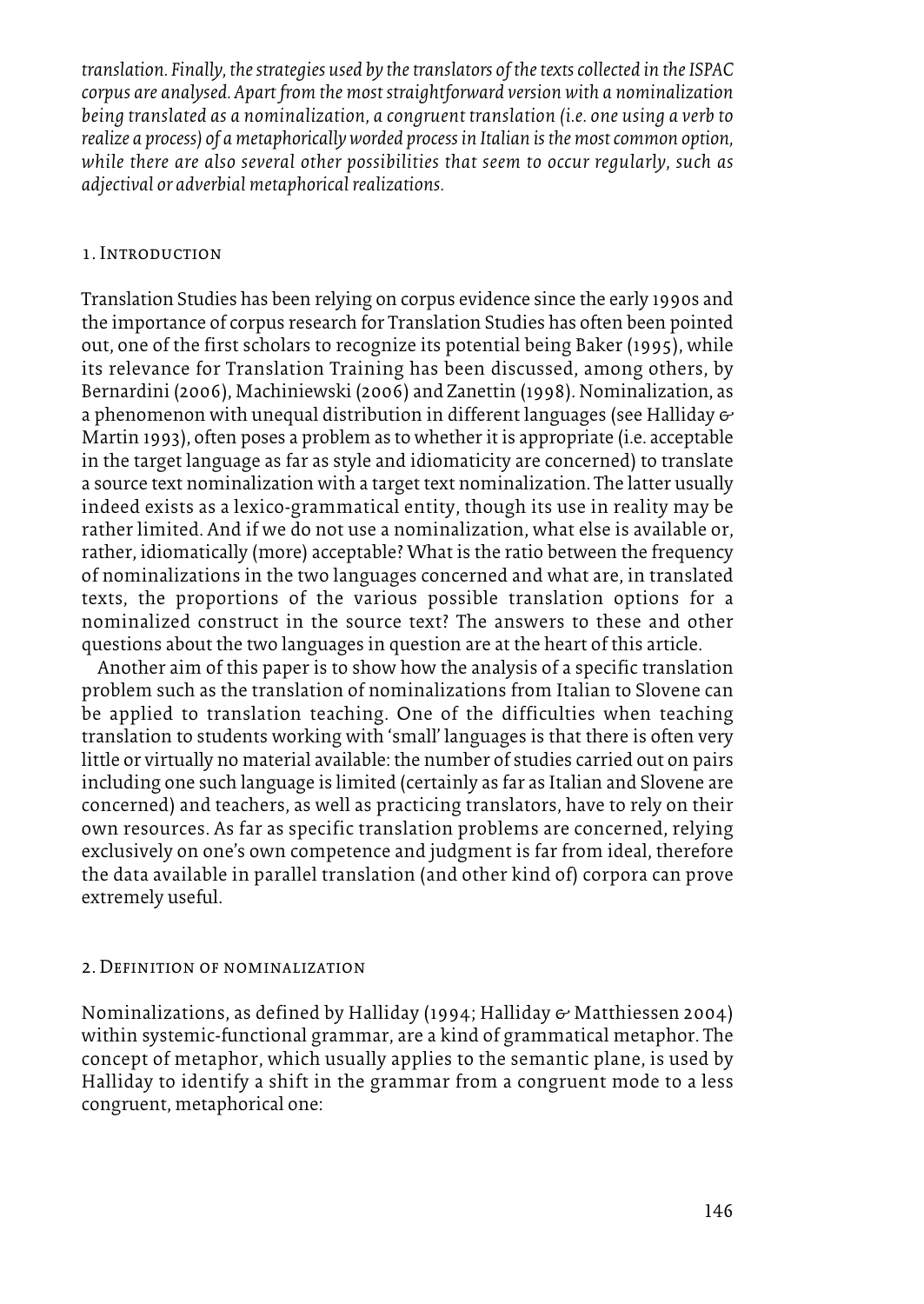[...] there are what speakers recognize as typical patterns of wording, and it is these that we are calling 'congruent' forms. Since construing experience in the form of language is an already inherently metaphorical process, it is no surprise to find a further dimension of metaphor present within language itself. So as well as recognizing what is congruent, we also recognize that there are other possibilities, where the typical pattern has not been used and the speaker or writer has chosen to say things differently (Halliday 1994: 343),

These other possibilities are what Halliday calls grammatical metaphors.

A process which is congruently realized by a verb can be thus metaphorically realized by a noun that expresses the same process. For example, the process realized in the following sentence by the verb *absorb*:

*the atomic nucleus absorbsenergy*

can be realized by the nominalization *absorption*:

*the absorption ofenergy by an atomic nucleus, 2*

When such a rewording takes place, the participants in the process change their function as well: the subject and the object become postmodifiers of the new head of the nominal phrase. Among a number of other effects that such a metaphorical rewording causes (on the textual, interpersonal and ideational levels, cf. Halliday  $\Theta$  Matthiessen 1999 and 2004), the one that seems most relevant from the point of view of translation is the change resulting from the textual metafunction and, in particular, the thematic organization of the text.

As we have seen, the process of nominalization allows the speaker or writer to realize a process as a thing, and to code the direct and indirect participants to the process as pre- and postmodifiers. Such wordings result in sentences with a high lexical density (i.e. the number of lexical words per clause, as opposed to grammatical words; cf. Halliday  $\epsilon$  Martin 1993: 76): the lexical density of sentences containing nominalizations is usually considerably higher than in their congruent, non-metaphorical counterparts.

But not all languages cope equally well with high levels of lexical density: there is a difference, in this respect, between Italian and Slovene, which shall be discussed below. Before that, some statistical data about the frequency of nominalization in these two languages will be discussed.

Since, as Granger (2003: 19) states, both parallel and comparable corpora have advantages and drawbacks, the ideal solution for research would be to use both, if available. For Italian and Slovene, no comparable nor parallel corpora were previously available. <sup>3</sup> The research work into the frequency and translation equivalents of nominalizations in Slovene and Italian was thus divided into two main areas: one is concerned with the study of original Slovene and Italian texts, and the other deals with Slovene translations of Italian texts. A comparable corpus being unavailable, the former was carried out with the aid of two monolingual corpora, while the latter involved work with the ISPAC corpus (Italian-Slovene Parallel Corpus), which was created ad hoc.

<sup>2</sup> The example is quoted in Halliday in Matthiessen (1999: 241-242).

<sup>3</sup> To my knowledge, as of April 2010, there is no Italian-Slovene comparable corpus available for research.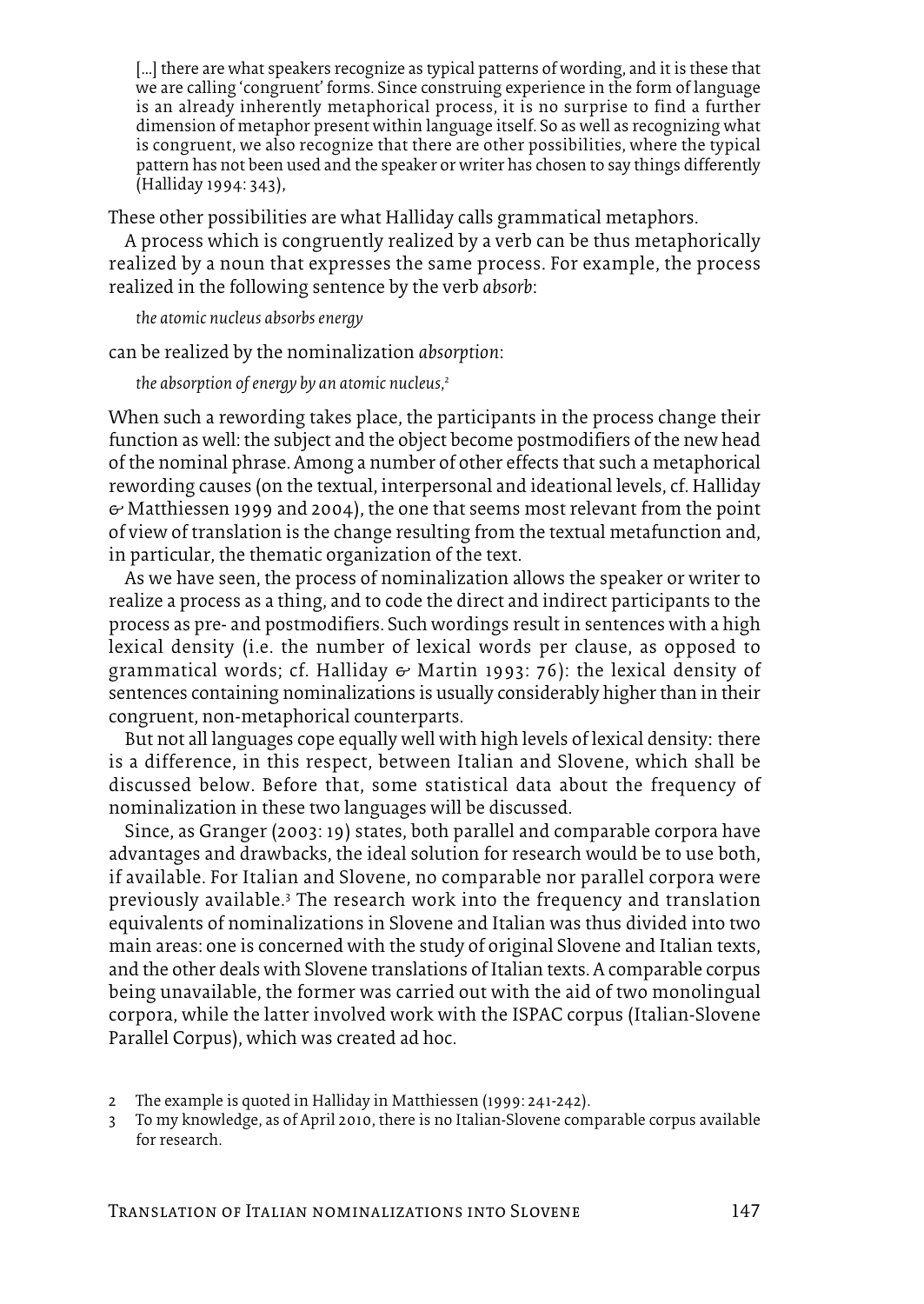To establish the frequency of nominalization in the analysed languages, its presence in original texts in both languages was verified. Since, as we have seen above, no parallel corpus is available for the language pair, we had to make do and use existing monolingual corpora, <sup>4</sup> La Repubblica forItalian and FIDA for Slovene. These corpora are both quite large, therefore the frequency of the nominalizations was determined by way of manually counting their occurrences among the 5,000 most frequently used nouns in each corpus (cf. Mikolič Južnič 2007: 135-140). In the FIDA corpus, such nominalizations include examples such as *podpis* and *zac*à*etek* in the clause *Podpis pogodbe pomeni zac*à*etek rekonstrukcije mariborskega letalis*à*c*à*a*, while among the examples in *La Repubblica* we may find for example *firma* and *prestito* as in *La prima riguarda la firma del prestito Enel di 300 milioni di dollari*.

The analysis shows that there are almost 60 % fewer nominalizations among the most common nouns in the FIDA corpus than in the *La Repubblica* corpus (see Table 1).

| Corpus        | <b>Nominalizations</b> | Other nouns |
|---------------|------------------------|-------------|
| La Repubblica | 26%                    | 74%         |
| FIDA          | $15 \%$                | 85%         |

Table 1: Proportion of nominalizations and other nouns in the two monolingual corpora

The difference is overwhelming and, despite the different nature of the two corpora, worthy of attention. It is not ourintention to stress the actual numbers, but the much greater frequency of nominalization in Italian seems to confirm the tendency noticed by professional translators. It also seems to confirm similar findings emerged in comparisons between Slovene and other languages, e.g. English (cf. Klinar 1996, Plemenitaš 2004), as well as in studies concerning the changes in Slovene in the last few decades (cf. Žele 1996). The same tendency, as we shall see, was also confirmed by the analysis of the aforementioned parallel corpus of Italian original texts and Slovene translations.

# 4. Nominalization in the ISPAC *corpus*

It has been observed (cf. Calvino 1971, Fioritto 1997, Cortelazzo 2004) that there is a strong tendency towards nominalization in Italian, particularly in scientific, technical and bureaucratic texts, but also in other genres, as we shall see below.

4 *La Repubblica* and FIDA are not exactly comparable corpora, as they are structured in very different ways. *La Repubblica* is a collection of newspaper articles, while FIDA is a balanced collection of various texts types and has a smaller number of tokens (*La Repubblica* has around 380 million tokens, FIDA only 162 million), yet the analysis focuses exclusively on the most frequent nouns and should therefore be a reflection of the most common principles regarding the use of nouns – and nominalizations in particular – in both languages.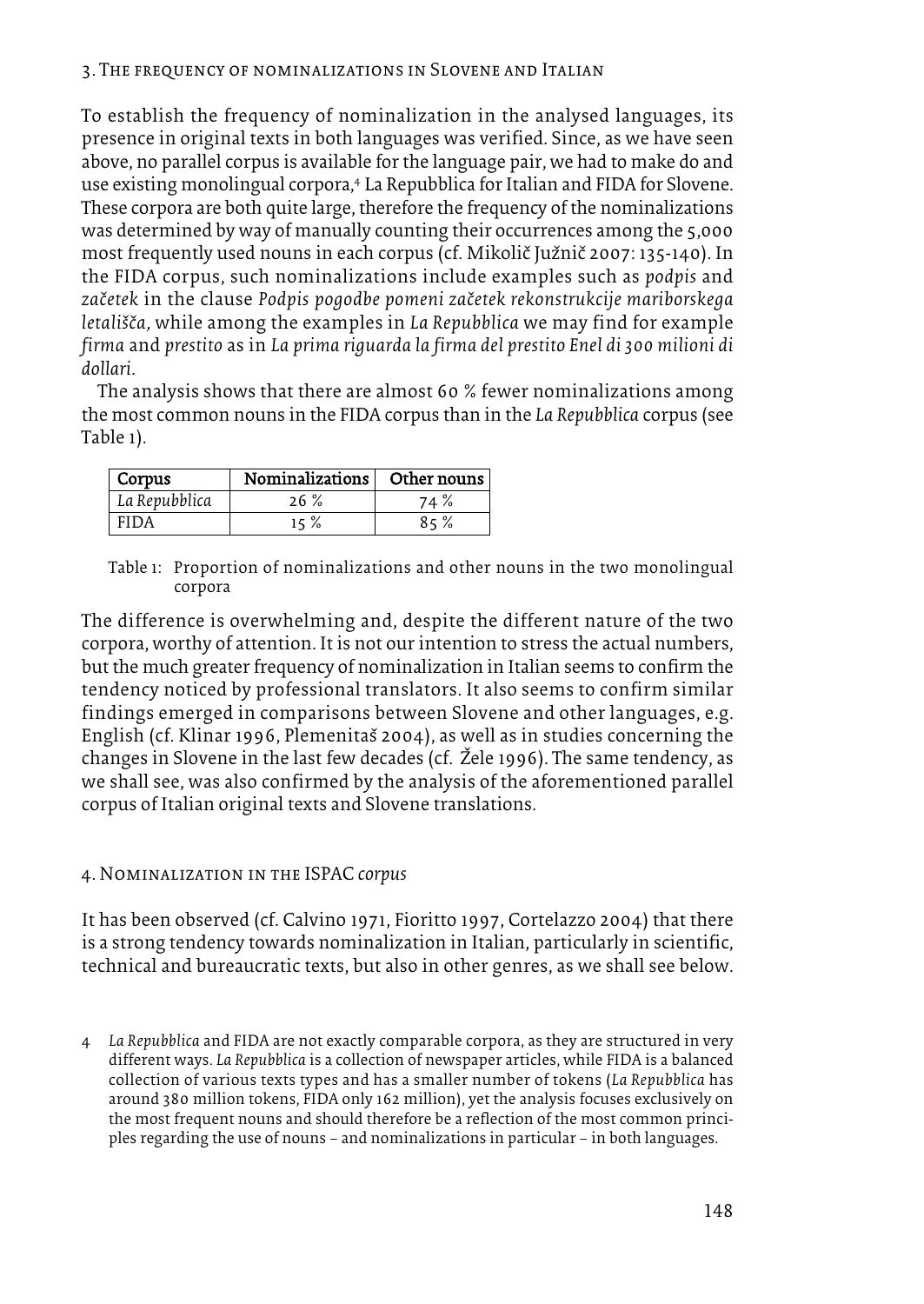To gain more insight into the differences between Slovene and Italian, the need arose for a parallel corpus of the two languages which would allow us to observe how nominalizations are translated in practice. And since there was no such corpus available, a small one was expressly created for this purpose. The ISPAC parallel corpus is made up ofroughly 50% literary texts (novels and short stories) and 50% non-literary texts (academic texts, largely – but not only – from the humanities) published mainly in the last fifteen years and translated into Slovene in the last ten years. Each part of the corpus (Italian and Slovene) comprises a little over one million tokens.

The analysis of the frequency of nominalizations confirmed that the use of nominalization is indeed more frequent in Italian than in Slovene, as was also suggested by the analysis of the two monolingual corpora mentioned above. In ISPAC, the analysis concentrated on those nominalizations that could be analyzed by their ending (e.g. the Italian ending *-zione* as in *trasformazione*, or *-mento* as in *cambiamento*), as ISPAC is currently untagged and does not allow searches for specific types of words or words similar to the node word. $^{\mathrm{s}}$ 

As far as the results of said analysis are concerned, in the Italian section of ISPAC, 31,516 nominalizations were found, while in the Slovene section, there were 25,412 instances. In other words, there were almost 20% fewer nominalizations in the Slovene translations than in the Italian originals, which seems in line with the data collected from the monolingual corpora presented above, although the difference in the frequency of nominalization between the two languages is much lower in the ISPAC corpus than in the case of the monolingual corpora.

Although it is not the aim of this article to research the causes for this difference, we shall briefly mention the potential reason for such a difference in frequency. Source texts tend to influence target texts in one way or another and we believe the most likely cause forthe relatively high presence of nominalization in the Slovene translations to be interference (see section 6.2. below), as defined by Toury (1995: 275), who introduces the concept with the following well-known quote "In translation, phenomena pertaining to the make-up of the source text tend to be transferred to the target text."

#### 5. Nominalization and text type

To an extent, nominalization has always been present in language, although it was only in the  $17<sup>th</sup>$  century that it has achieved such a frequency of occurrence that it became the predominant feature in scientific writing, which came into existence with the birth of modern science (cf. Halliday and Martin 1993: 15). In Italian, the father of this new nominal style was Galileo Galilei, the founder of modern science and scientific language (cf. Altieri Biagi 1993: 949). The phenomenon spread quickly among other authors of scientific texts and from

<sup>5</sup> A project concerned with building a multilingual parallel corpus is under way (cf. Vintar 2009) and ISPAC is to become part of this corpus. As the other texts in the new, larger corpus, it will be tagged and lemmatized.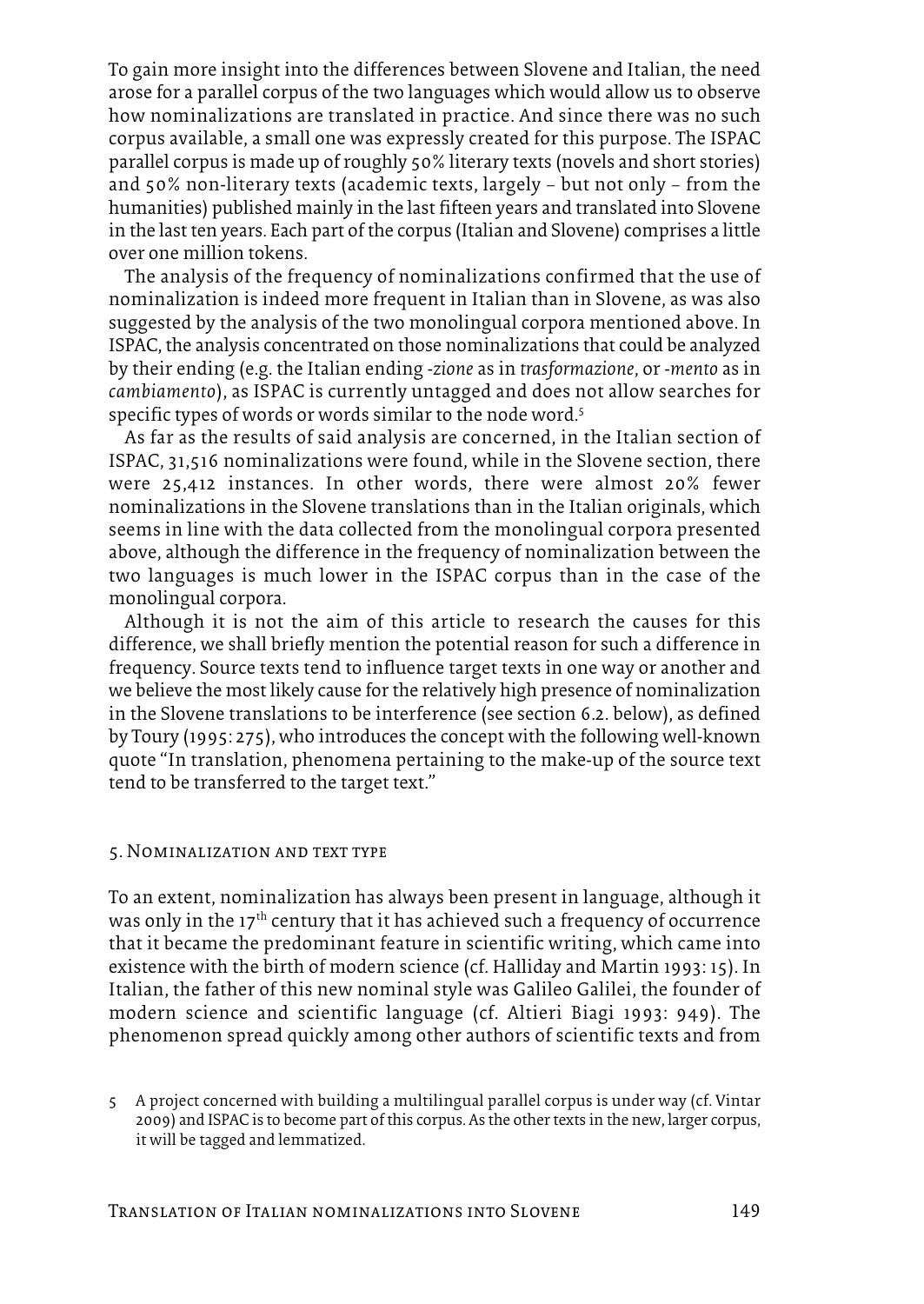there, over the last three or four centuries, nominalization penetrated almost every written register of modern Italian.

As Halliday and Martin (1993: 12-13) note for English (and a number of other languages, including Italian), grammatical metaphor has evolved in scientific prose, so it is only natural to expect a great presence of the phenomenon in this register. The fact that the ISPAC corpus is composed, in both languages, ofroughly equal proportions of literary and non-literary (mostly scientific) texts, allows us to check whether there is any difference in the frequency of nominalization between these two registers.

According to the evidence collected, there is indeed a noticeable difference between literary and non-literary texts: only approximately one quarter of all nominalizations analysed in the Italian half of the corpus were found in literary texts; the rest were found in non-literary ones. In Slovene, the proportion is slightly more weighted towards non-literary texts: only 22 % of the nominalizations were found in literary texts (see Table 2).

| Corpus               | Italian | Slovene |
|----------------------|---------|---------|
| Literary section     | $24 \%$ | $22 \%$ |
| Non-literary section | 76 %    | 78 %    |

Table 2: Distribution of the Italian/Slovene nominalizations in the two sub-corpora of the ISPAC *corpus*

To an extent, these results may appear surprising, especially where Italian is concerned. It is quite frequently argued (cf. Ardrizzo  $\epsilon$  Gambarara 2003, Cortelazzo 2004, Crivello 1998, Beccaria 2002) that apart from scientific, technical and bureaucratic texts, Italian texts *in general* contain too many nominalizations, that they have penetrated practically all genres of adult writing, as we have mentioned above, most notably newspaper articles and even literature. Nevertheless, it would seem that their frequency is still considerably higher in scientific texts.

As far as Slovene is concerned, the situation is as expected, both from the point of view of the effects of interference from the source texts and from the viewpoint of the general frequency of nominalization observed in the language and its historical pattern of spreading from one genre to another (the literary genre being among the last to be 'infected').

# 6. Nominalization, lexical density and readability

Where translators did not use nominalized constructs, the parallel corpus shows a number of other options in Slovene. The most common solution involves a verb – the verb expressing the process which is realized as a nominalization in Italian. In example (1), <sup>6</sup> for instance, the nominalization *comportamento* (*behaviour*) is translated into Slovene by the verb *vesti se*(*to behave*).

<sup>6</sup> All examples quoted come from the ISPAC *corpus*, unless otherwise stated.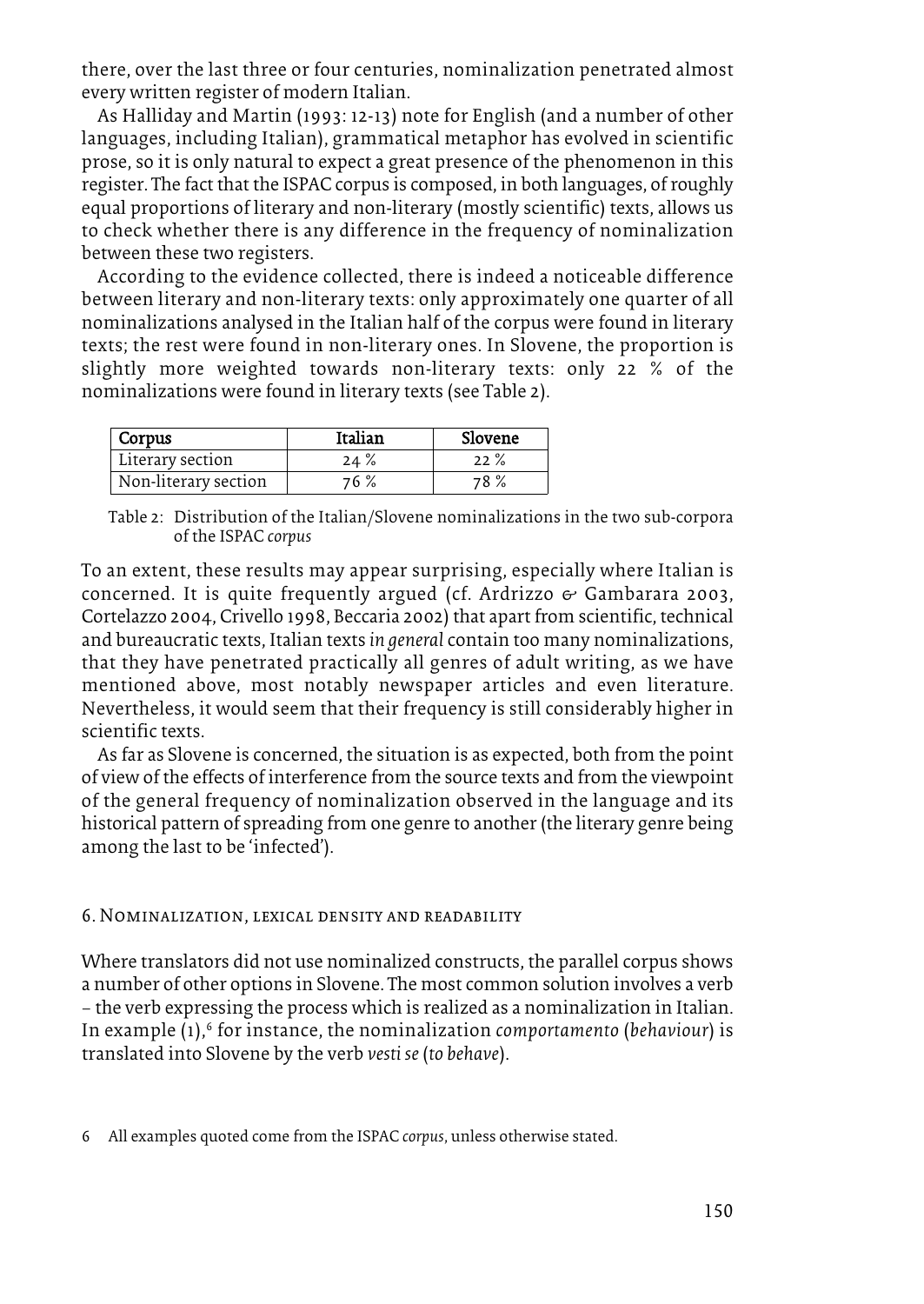- (1) a. Da te non mi sarei mai aspettato un comportamento così sciocco.
	- b. Od tebe ne bi niti v sanjah pričakoval, da se boštako neumno vedla.
	- c. *Od tebe ne bi niti v sanjah pric*à*akoval tako neumnega vedenja*.

One characteristic of Slovene that has important consequences for the translation of nominalizations is its relative reluctance to accept lexically extremely dense sentences (cf. Žele 1996: 192). By unpacking a grammatical metaphor such as a nominalization and wording it congruently with a verb in Slovene, lower lexical density is achieved while the sentence often becomes not only more acceptable, but also easier to understand (cf. Žele 1996: 192). Clearly, in a sentence as simple as the one in the example shown, a metaphorical wording would also be perfectly acceptable in Slovene, as we can see in the proposed version shown in (1c). Yet the effect of the latter is slightly more formal and somehow incongruent with the second person singular pronoun present in the first part of the clause (*tebe*) – even more so, if we consider that the sentence is part of a literary text that is supposed to reflect the spoken language.

Even non-literary texts hardly tolerate extremely high lexical density in Slovene. In example (2) there are three nominalizations packed into one nominal phrase: *l'affermarsi della semplificazione tecnica nella produzione degli oggetti*. The structure is translated by a very similar structure in Slovene (*uveljavitev tehnic*à*nega poenostavljanja v proizvodnji predmetov*), most probably as a result of interference (see below).

- (2) a. […] d'altro lato, però e ciò è importante *l'affermarsi della semplificazionetecnica nella produzione degli oggetti* prepara anche le condizioni perché possa accadere una liberazione dell'arte da molte convenzioni ed errori del passato […].
	- b. Vendar po drugi strani *uveljavitev tehnic*à*nega poenostavljanja v proizvodnji predmetov*, in to je pomembno, pripravi ugodne razmere za osvobajanje umetnosti od številnih konvencij in zmot preteklosti [...].

The first part of the sentence could be reworded in this way: *Ker se je uveljavila proizvodnja predmetov, ki jetehnic*à*no boljenostavna, so po drugi strani nastale ugodne razmere, da seje umetnost lahko osvobodila…*, becoming lexically less dense and more in tune with the norms and conventions of Slovene text-writing.

# 6.1 Non-finite verb forms and nominalizations

The effect of frequent nominalizations becomes obvious if we look at longer, more complex examples, as it is perhaps not the nominalization in itself but rather the lexical density associated with nominalization noted above that is the source of the problem in translation. Let us have a look at example (3), taken from a non-literary text about politics:

(3) a. Una terza ragione *per dichiarare* decaduta e *respingere* la vecchia diade sta nell'osservare che essa ha perso gran parte del suo valore descrittivo, perché la società in continua trasformazione e il sorgere di nuovi problemi politici – e qui chiamo problemi politici quelli che richiedono soluzioni attraverso gli strumenti tradizionali DELL'AZIONE politica, cioè DELL'AZIONE che ha per scopo la formazione di decisioni collettive che una volta *prese* diventano vincolanti pertutta la collettività – ha fatto nascere movimenti che non rientrano, ed essi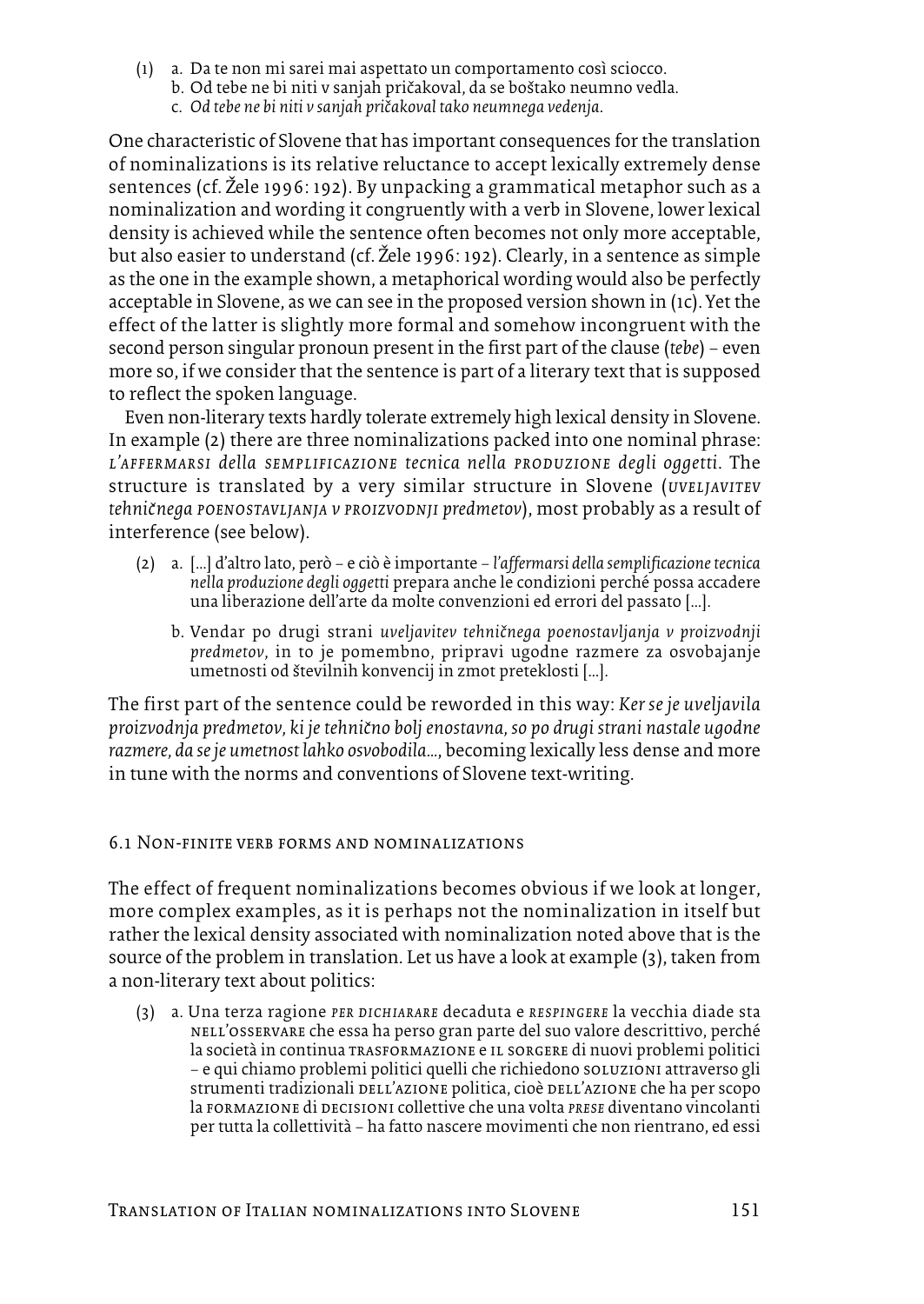stessiritengono o presumono *di non rientrare* nello schema tradizionale della contrapposizione di destra e sinistra.

b. Tretjirazlog, *zaradi katerega naj bi oklicali* staro diado za pokojno in jo *zavrgli*, tiči v ugotovitvi, da je ta diada v veliki meri izgubila svojo opisovalno moč, kajti družba, ki se brez prestanka spreminja, in nastajanje novih političnih problemov – in tukaj imam za politične probleme tiste, ki terjajo reševanje s tradicionalnimi orodji političnega delovanja, to je delovanja, katerega cilj je oblikovanje kolektivnih odlocàitev, ki potem, *ko so sprejete*, postanejo zavezujoče za vso skupnost – sta povzročila nastajanje gibanj, ki jih ni moč vkljucàiti v tradicionalno shemo *navzkriz*à*ja* med levico in desnico in ki tudi sama trdijo ali pa predpostavljajo, *da ne sodijo* vanjo.

This is a single complex sentence which, in the original version, contains ten nominalizations in total (*l'osservare*, *valore*, *trasformazione*, *il sorgere*, *soluzione*, *azione*, *azione*, *formazione*, *decisione*, *contrapposizione*). In the Slovene translation, only seven nominalizations of processes remain (*ugotovitev*, *nastajanje*, *res*à*evanje*, *delovanje*, *delovanje*, *oblikovanje*, *odloc*à*itev*); one nominalization has been unpacked into a process realized by a verb (*spreminjati se*), and two have been replaced by nominalizations of qualities (*moc*à, *navzkriz*à*je*) which are more or less close to the meaning expressed in the original Italian version. This does not seem to be a very big step towards lesser lexical density, though if we look at the other parts of the sentence, there is another important factor contributing to the lexical density of the original, and that is the use of non-finite verb forms, such as (*per*) *dichiarare*, *respingere*, *prese*, (*di non*) *rientrare*. Slovene copes with non-finite verb forms about as well as with nominalizations, i.e. their use is fairly limited (cf., for example, Kočijančič Pokorn & Šuštaršič 2001 for a contrastive analysis between English and Slovene), while in Italian they are quite common and in fact the only syntactical option available in certain syntactical environments. Although non-finite verbs are not the object of this study, we cannot avoid mentioning them in connection with the difficulty of translating Italian nominalizations in Slovene: in example (3), on top of the ten nominalizations, there are the four non-finite verb forms mentioned earlier. All the non-finites have been transformed into finites in the target text and together with the unpacking of some of the nominalizations, this has considerably lowered the lexical density of the sentence in Slovene and improved its readability.

Example (4) is even more complex and has a very high lexical density (as defined by Halliday  $\epsilon$  Martin 1993: 76) of 32. As in the previous example, the problem here is not limited to the translation of nominalizations, but is combined with the problem of translating non-finite verbal structures in Slovene (*di prevedere*, *a spendere*, *ad accaparrare*).

- (4) a. L'attenzione degli studiosi si concentra quindi sulla elaborazione di modelli che, a partire da questi presupposti, permettano *di prevedere* i comportamenti degli individui in campi che vanno dalle scelle dell'elettore a quelle dei candidati, dalla tendenza *a spendere* denaro pubblico dei politici detti a quella *ad accaparrare* risorse dei burocrati, dalla partecipazione ad azioni di protesta (cfr. cap. 4) alla formazione di coalizioni elettorali (cfr. cap. 6).
	- b. Pozornost raziskovalcev je zato osredotočena na OBLIKOVANJE modelov, ki izhajajo iz teh podmen in ki omogocàajo *predvidevanje* vedenja posameznika na področjih, ki segajo od odločitev volivca do odločitev kandidata, od težnje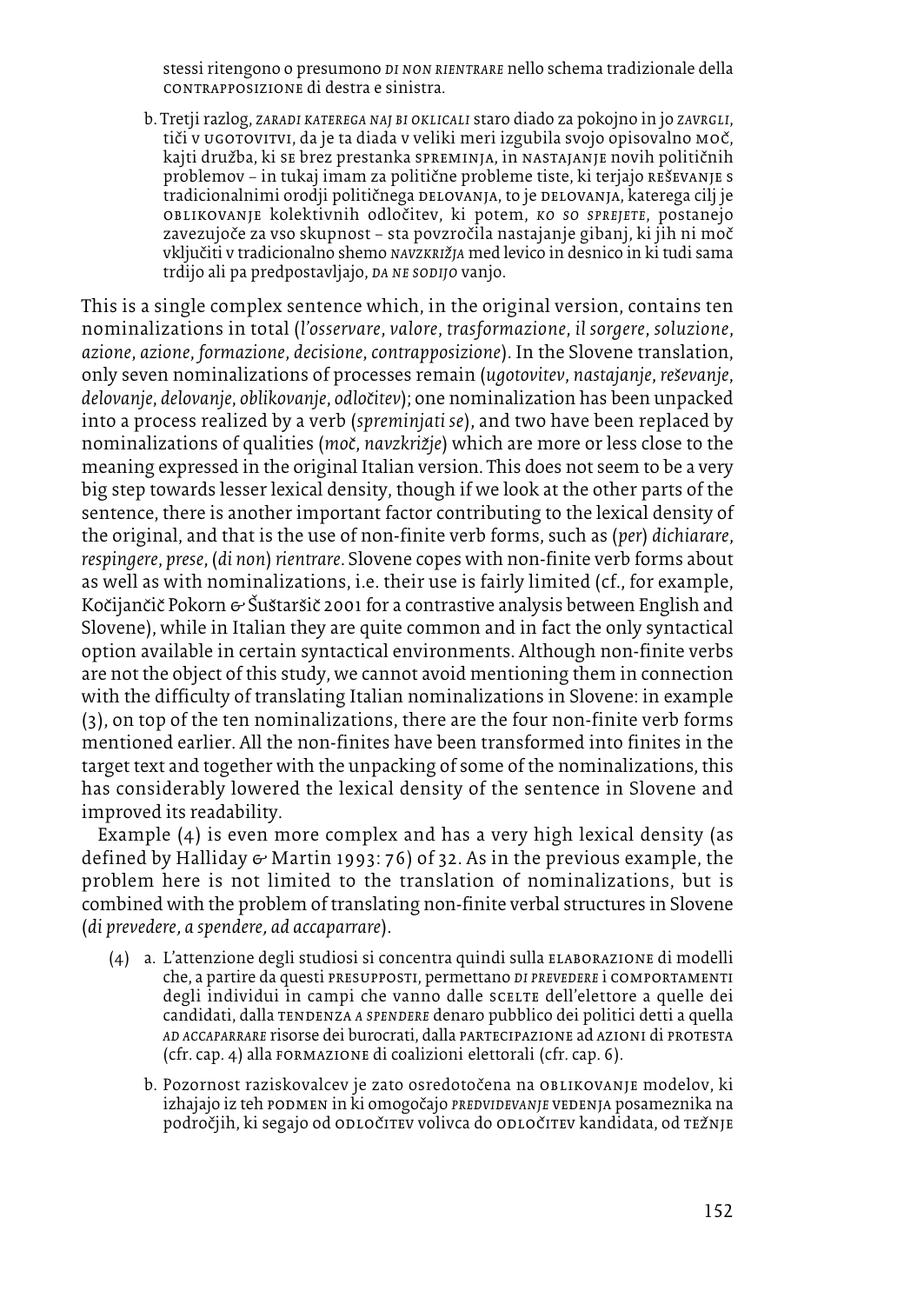izvoljenih politikov po *porabi* javnega denarja do režnje uradništva po *prisvajanju* vzvodov, od udelezàbe na protestnih akcijah (primerjaj càetrto poglavje) do oblikovanja volilnih zavezništev (primerjaj šesto poglavje).

Since the translator keeps all of the original nominalized processes as nominalizations and, furthermore, adds new ones by translating infinitives with nominalizations (*prevedere* <sup>=</sup> *predvidevanje*; *accaparrare* <sup>=</sup> *prisvajanje*) and also by using repetition instead of substitution with a pronoun (*quelle dei candidati* <sup>=</sup> *odloc*à*itve kandidata*), the number of nominalizations in the Slovene translation is higher than in the original Italian text (9 in Italian, 13 in Slovene). In only one instance did the translator change a nominalization into a different structure: *azioni di protesta* is translated as *protestne akcije*, the reason being very simple: in the Italian phrase the nominalization *protesta*, introduced by the preposition *di*, has the function of an attribute and as such is translated into Slovene by an adjective.

By rewording some of the nominalizations as verbs in example (4) as shown in (4c), where dependent clauses with finite verbs instead of non-finite verbs and nominalizations are used, a clearer structure and a lexically less dense sentence could have been achieved, again easier to read and understand for a Slovene reader.

(4) c. *Pozornost raziskovalcev je zato osredotoc*à*ena na oblikovanje modelov, ki bi na podlagi teh predpostavk omogoc*à*ili, da se predvidi, kako se bodo obnas*à*ali posamezniki …*

In example (5) below, taken from another political text, the situation is a little different: there are seven nominalizations and only one non-finite verb form (*suddiviso*). <sup>7</sup> While the non-finite verb has been transformed into a finite form and related dependant clause (*ki je ... razdeljen*), all the nominalizations have been preserved – and indeed it would be almost impossible to unpack them into other structures, both due to the (formal) nature of the context and because of the way some of the nominalizations (*prehod*, *uvedba*, *utrditev*) are used to introduce categories rather than focus on the processes themselves. Here, the lexical density which is obviously still rather high in the translation, doesn't result in an overly awkward or heavy Slovene sentence.

- (5) a. La riflessione si è orientata sull'emergere graduale di istituzioni democratiche nelle diverse tappe di un processo di democratizzazione, in genere suddiviso in fasi di transizione, instaurazione, consolidamento.
	- b. RAZMISLEKI so še usmerjali k postopnemu vzponu demokratičnih institucij na posameznih stopnjah procesa demokratizacije, ki je na splosàno razdeljen na prehod, uvedbo in utrditev.

7 The expression (*sull'*)*emergere* is considered a nominalization since it is a verb form used nominally with the aid of the definite article, although *emergere*is properly a non-finite verb form (infinito). This could be considered a border case between the two categories.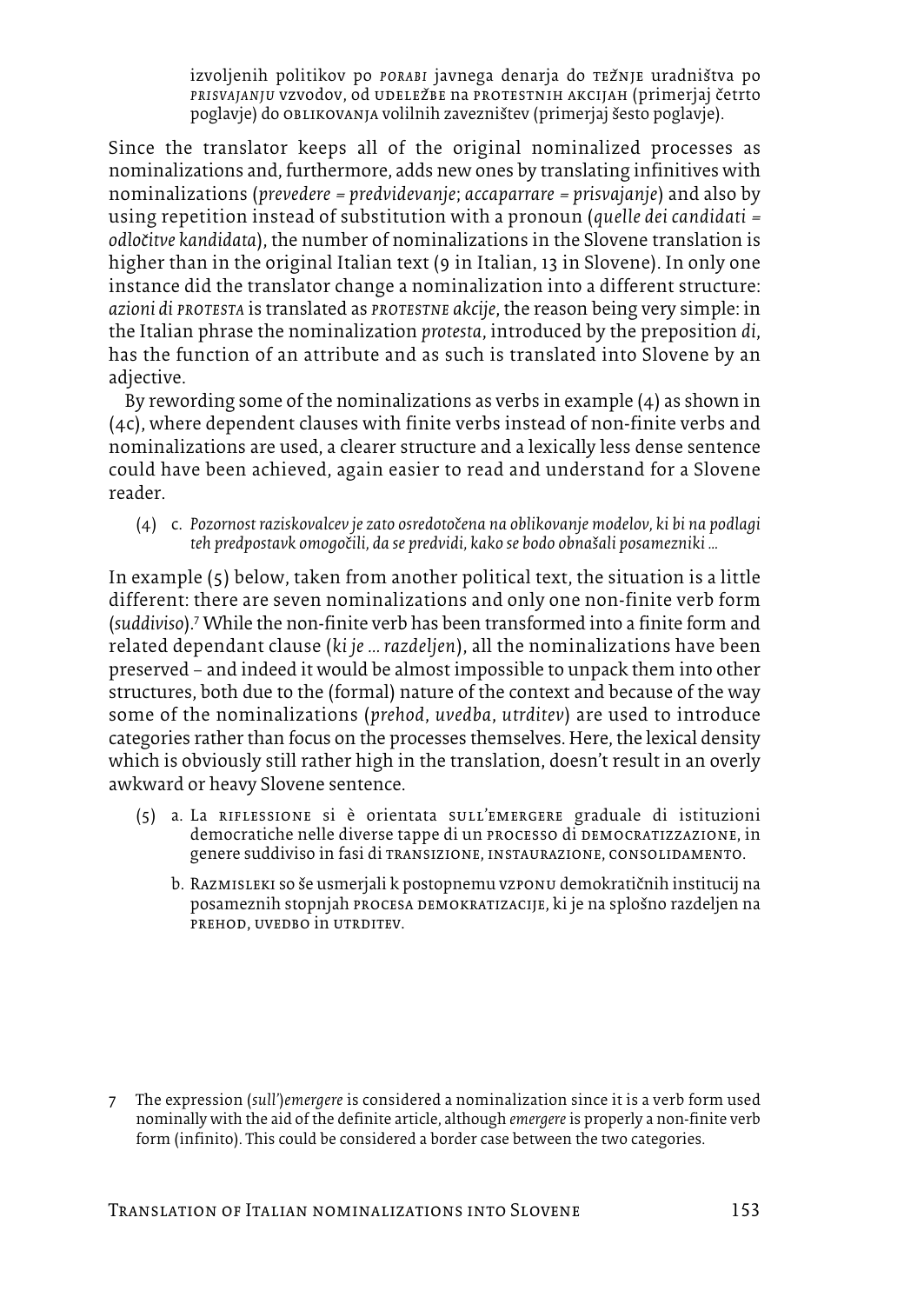Quite often, the heavy load of nominalizations in the target texts and the subsequent high lexical density appear to be the result of interference, as defined by Toury (1995: 275). Although the overall high presence of nominalization in the Slovene translations is an instance of interference in itself, it is generally difficult if not impossible to determine if a certain nominalization in a given context has been used solely because of the influence of the source text or not. Nevertheless, there are some instances where there is little doubt. In example (6) we see the phrase *opravljati pretvorbo*, a very infrequent combination of words: only four examples were found in the 621 million-word Slovene corpus FidaPLUS, <sup>8</sup> all coming from the field of computer technology (and thus probably being translations of foreign language texts). This word combination is obviously the result of a word-for-word translation in which the original structure 'lexically weak verb + nominalization' is preserved instead of it being converted to a simple verb: a more idiomatic version would perhaps be *spreminja vrste proletarcev* instead of *opravlja pretvorbo vrste proletarcev*.

- (6) a. L'apparato di partito […] *opera la trasformazione* di una serie di proletari, più o meno dotati, in funzionari sollevati alle condizioni di vita piccolo-borghese […].
	- b. Strankin aparat […] *opravlja pretvorbo* vrste proletarcev, ki so bolj ali manj nadarjeni, v funkcionarje, ki jih povzdigne na raven malomeščanskih življenjskih razmer [...].

Similarly, in example (7), the phrase *atteggiamento sottomesso* is translated with *drz*à *o podrejanja*, which does not occur even once in the FidaPLUS corpus and is clearly an instance of interference. 9

- (7) a. La cultura politica più propizia per la democrazia sarebbe infatti la cultura civica, che combina un attivismo limitato nel tempo e nel numero delle persone coinvolte con un atteggiamento sottomesso della maggioranza.
	- b. Za demokracijo najugodnejša politična kultura naj bi bila zato civilna kultura, ki prepleta aktivizem, omejen v času in po številu vpletenih ljudi, z pržo podrejanja vecàini.

In most of the examples shown above avoiding the (excessive) use of nominalizations would have made the sentences easier to read and understand for a Slovene reader and closer to the unmarked Slovene forms. We have shown examples in which the nominalizations were or could have been substituted by a verb, but this is not the only option a translator has when dealing with an Italian nominalization: the other options are explored below.

- 8 FidaPLUS is a new, enlarged and improved version of the above mentioned corpus FIDA. The new version became available after most of the present analyses was carried out, so it could not be taken into account.
- 9 There is an additional problem with this particular example: apart from using a word combination that is far from natural, the translation does not actually convey the meaning of the source text. The last part of the original sentence means that the majority of people have a submissive attitude; the Slovene says that someone – the structure is unclear, probably the people who engage in political activism – has a submissive attitude towards the majority.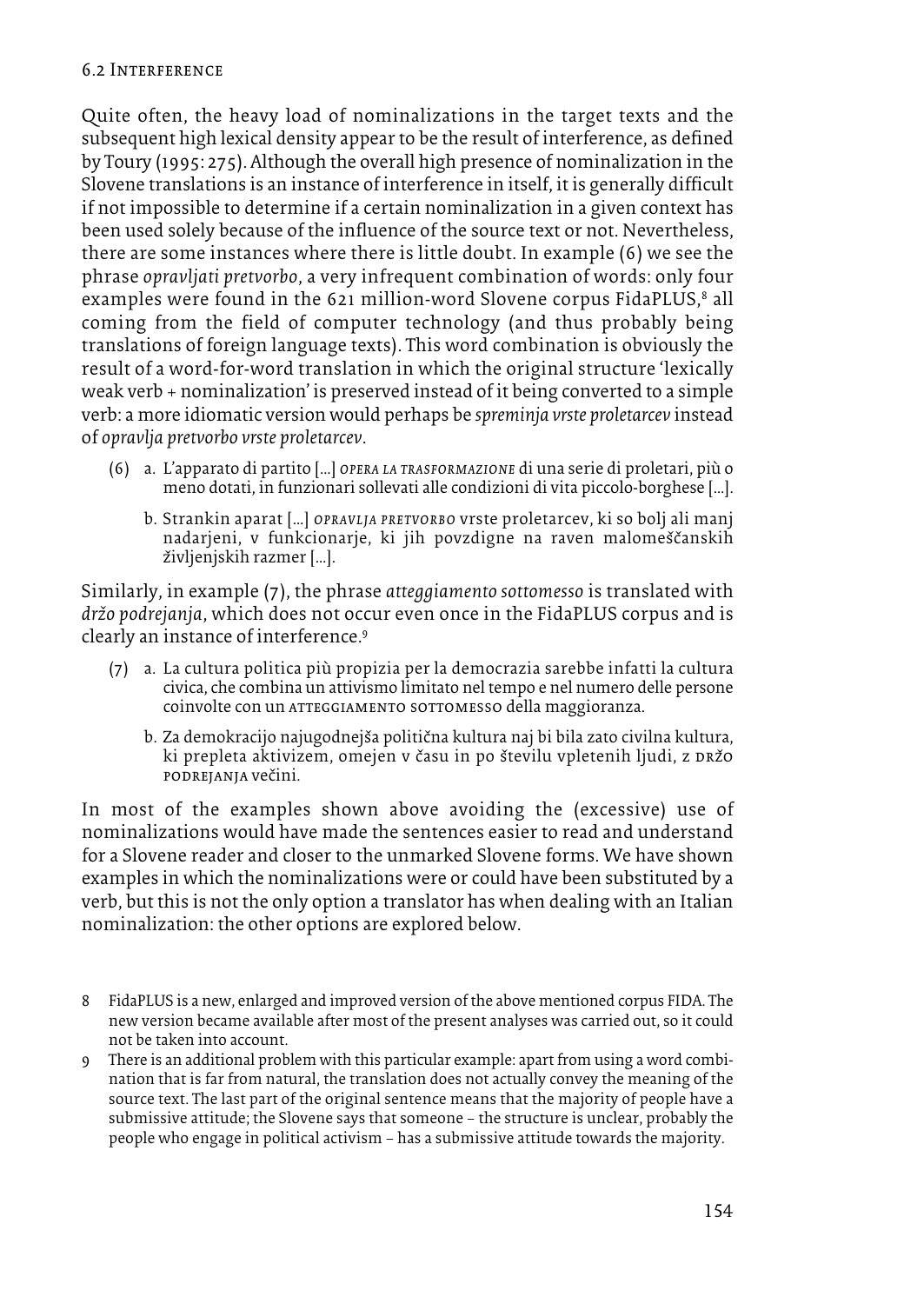### 7. Non-nominal translations of nominalizations

Since at least 20 % of the analyzed source-text nominalizations have not been translated into Slovene with nominalizations, we have looked at the other options used by the translators. The analysis of a rather large sample of source-text sentences (over 14,000 examples) containing nominalizations in ISPAC has shown that apart from verbs, translators have also used adjectives, adverbs, prepositions, pronouns, or even nothing in the place of an Italian nominalization (see Table 3 for a list of options and examples of each possibility).

| Type of translation             | Italian example                                                                                                                        | Slovene translation                                                                                               |
|---------------------------------|----------------------------------------------------------------------------------------------------------------------------------------|-------------------------------------------------------------------------------------------------------------------|
| <b>Verb</b>                     | perché la società in continua<br>TRASFORMAZIONE e il sorgere di<br>nuovi problemi politici                                             | kajti družba, ki se brez<br>prestanka SPREMINJA, in<br>nastajanje novih političnih<br>problemov                   |
| Adjective                       | allora perché nell'Orto degli<br>Ulivi pronuncia PAROLE DI<br>DISPERAZIONE e sulla croce si<br>lamenta?                                | zakaj je pa potem na<br>Getsemanskem vrtu izgovarjal<br>TAKO OBUPANE BESEDE IN STOKAL<br>na križu?                |
| Omission<br>(with meaning loss) | vide nella creazione di un<br>sistema di istruzione superiore<br>uno dei mezzi necessari ALLA<br>REALIZZAZIONE DELL'UNITÀ<br>NAZIONALE | je bila vzpostavitev sistema<br>visokega šolstva eno od<br>sredstev, ki so nujna za<br><b>NACIONALNO ENOTNOST</b> |
| (without meaning<br>loss)       | In un tema scolastico, per il<br>quale aveva ottenuto UN<br>GIUDIZIO LUSINGHIERO, aveva<br>scritto:                                    | V šolskem spisu je nekoč<br>napisala:                                                                             |
| Adverb                          | vide un vecchio prete che<br>emetteva SINGULTI DI DISPERA-<br>zione, o meglio, squittii di<br>come di bestia ferita;                   | zagledal starega duhovnika,<br>ki je obupano ihtel oziroma<br>cvilil kakor ranjena žival;                         |
| Preposition                     | non me la imposi certo IN<br>CAMBIO DI SOLDI.                                                                                          | se zagotovo nisem podala<br>ZARADI NJEGA.                                                                         |
| Pronoun                         | tutte OPERAZIONI<br>DIFFICOLTOSE nel buio della<br>notte e nel tumulto di un<br>attacco                                                | kar je v nočni temi in v trušču<br>napada VSE DOKAJ TEŽAVNO                                                       |

Table 3: Slovene translations of Italian nominalizations as found in the ISPAC *corpus*

Apart from the most obvious (and most common) translation of a nominalization by a nominalization, the most frequently used other possibility in the ISPAC corpus is translation by a verb (8 %); Figure 1 shows the proportions of all options in percentage terms.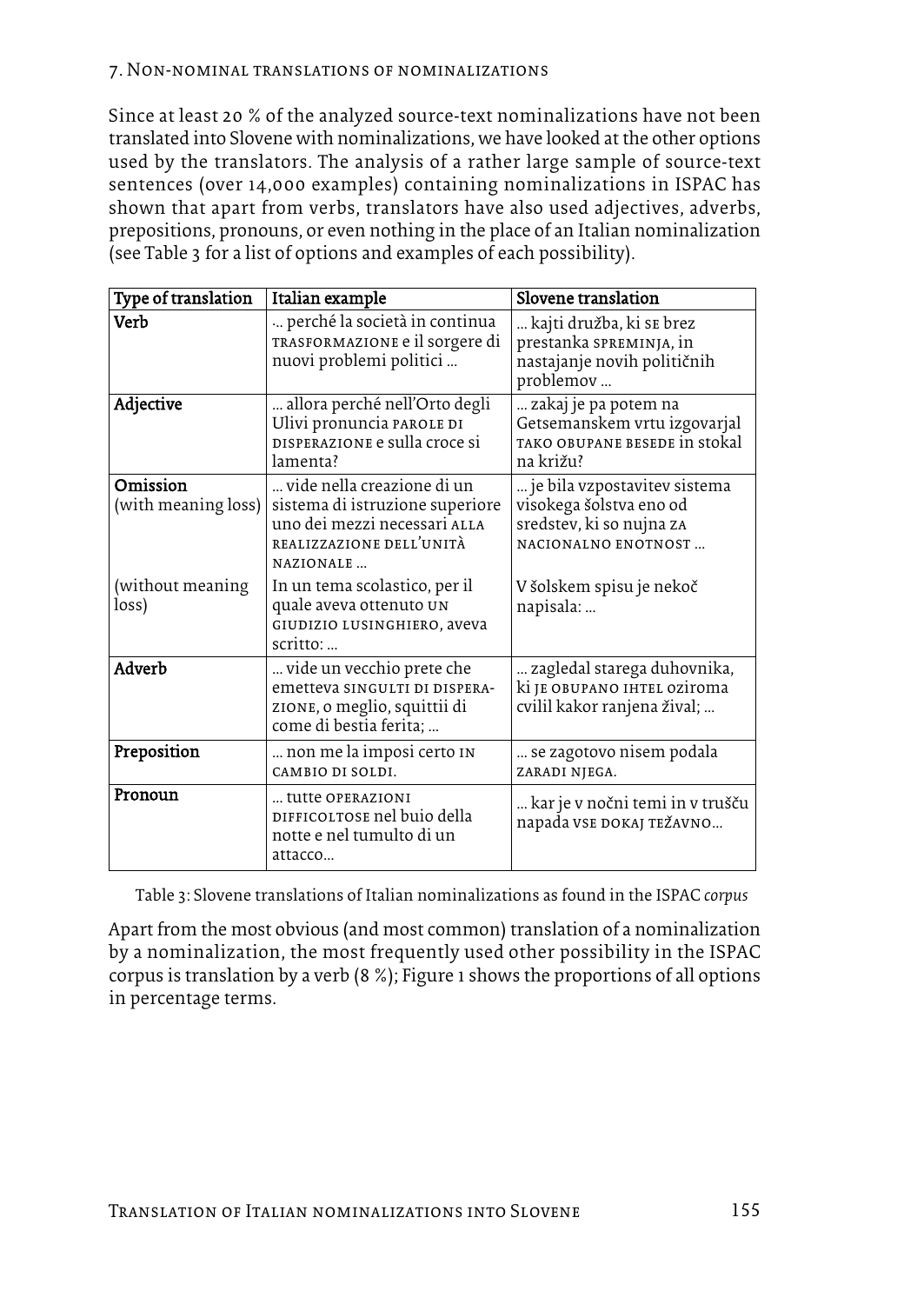

Figure 1: Relative frequency of different translation equivalents for Italian nominalizations in the ISPAC *corpus*

Had these other possibilities (mostly verbal wordings) been used more frequently, the translations would have been closer to Slovene textual preferences and would have had lesserlexical density.

# 8. Conclusions

According to the data emerged in the analyses presented above, there is a significant difference in the use of nominalization in Slovene and Italian, especially regarding its frequency and the resulting lexical density of the clause. The analysis of a Slovene corpus (FIDA) and an Italian corpus (*La Repubblica*) has shown that original Slovene texts seem to prefer congruent structures, while original Italian texts display a greater orientation towards wordings realizing grammatical metaphor.

The same tendency is evident from the analysis of the Italian-Slovene parallel corpus ISPAC, which also offers some insight into the types of translations of Italian nominalizations other than the straightforward ones with Slovene nominalizations. The use of verbal translations in particular, which is the most frequent among these other possibilities, also contributes to the acceptability of the target text.

Furthermore, the analysis based on the ISPAC corpus has shown that there is a considerable difference regarding the frequency of nominalization in different text types: non-literary texts contain overthree times more nominalizations than literary texts, which is not surprising, considering the historical evolution of nominalization briefly discussed above.

In conclusion, we would like to stress the importance of corpus research, and research on parallel corpora in particular, for Translation Studies, as it gives the possibility to study a given phenomenon in its context, with virtually countless examples (especially for frequently occurring elements) of real-life solutions to a given translation problem. This can prove very useful in the translation classroom as well, allowing the teacher and the student firstly to identify the problem and its causes, and then to look for other possible translations, i.e. translations of nominalizations with other, often more natural structures.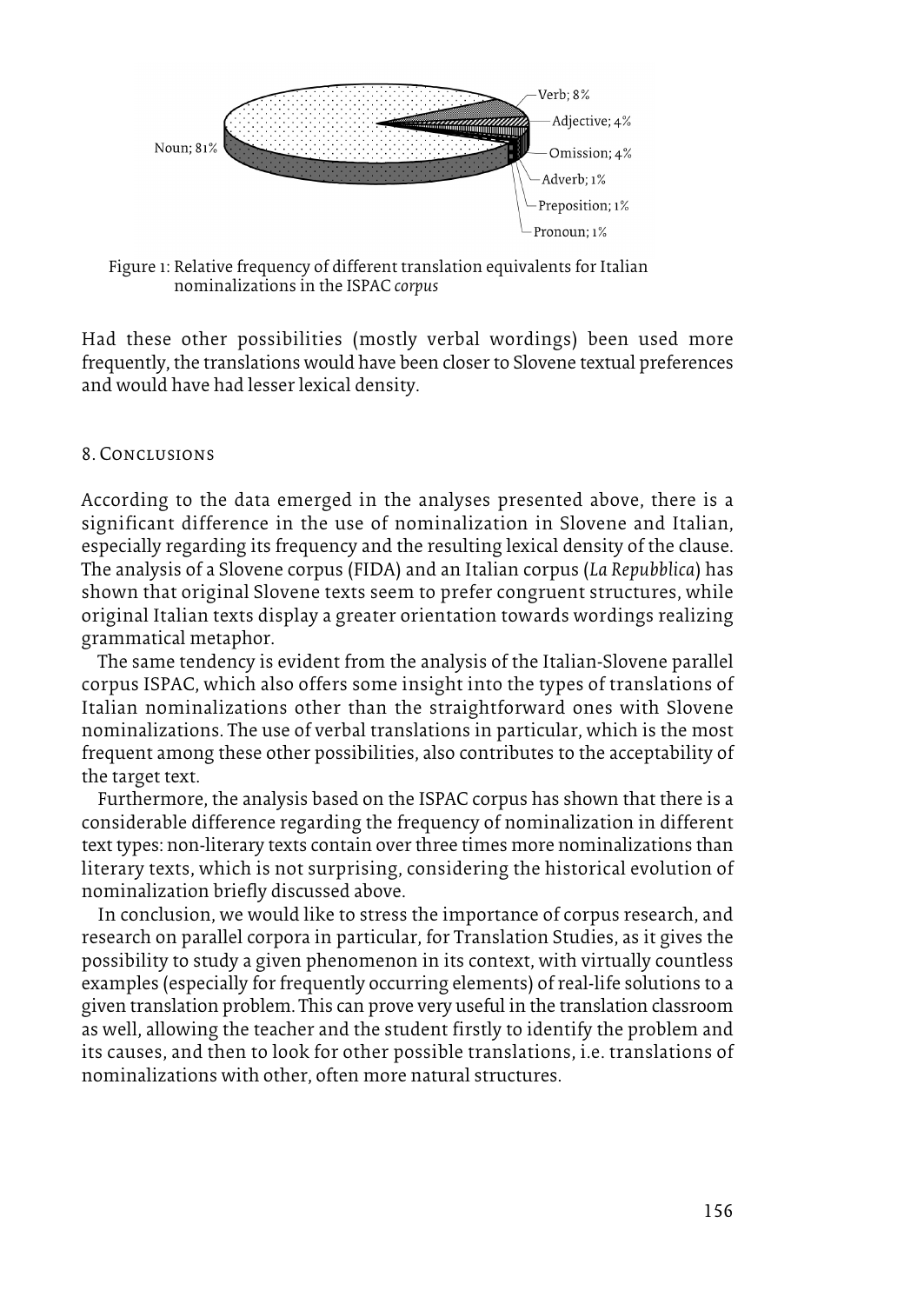" 'Dialogo sopra i due massimi sistemi' di Galileo Galilei.", in *Letteratura italiana Einaudi. Le opere. Vol. II*. A cura di A.A. Rosa, Torino, Einaudi, pp. 891-971.

Ardrizzo G. & Gambarara D. (2003) *La comunicazione giovane*, Soveria Mannelli, Rubettino.

Baker M. (1995) "Corpora in Translation Studies: an overview and some suggestions for future research", *Target* 7:2, pp. 223-243.

Beccaria G.L. (2002) *Italiano antico e nuovo*, Milano, Garzanti.

Bernardini S. (2006) "Corpora for translator education and translation practice. Achievements and challenges", *Proceedings of LREC 2006* (*5th Language Resources and Evaluation Conference*), Paris, ELRA, pp. 17- 66.

Calvino I. (1971) "Per ora sommersi dall'antilingua", in *La nuova questione della lingua*. A cura di O. Parlangeli, Brescia, Paideia, pp. 79-101.

Cortelazzo M.A. (2004) "La lingua delle scienze: appunti di un linguista", in *Premio "Città di Monselice" per la traduzione letteraria escientifica*, 31-32-33. A cura di G. Peron, Padova, Il Poligrafo, pp. 185-195.

Crivello R. (1998) "Style in Italian technical translation", *Ata Chronicle*, 10, pp. 27-31.

Fioritto A. (a cura di) (1997) *Manuale di stile. Strumenti per semplificareil linguaggio delle amministrazioni pubbliche*, Bologna, Il Mulino.

#### FIDA

<http://www.fida.net/slo/index. html> (Last viewed on 2<sup>nd</sup> May, 2010.)

#### FidaPLUS

<http://www.fidaplus.net/Pisni/ Pisni\_index.html> (Last viewed on  $2<sup>nd</sup>$  May, 2010.)

Granger S. (2003) "The corpus approach: a common way forward for Contrastive Linguistics and Translation Studies?" in *Corpus-based Approaches to Contrastive Linguistics and Translation Studies*. Ed. by S. Granger, J. Lerot  $\leftrightarrow$  S. Petch-Tyson, Amsterdam/New York, Rodopi, pp. 17-29.

Halliday M.A.K. (1994) *An Introduction to Functional Grammar*, 2nd edition, London, Arnold.

Halliday M.A.K. & Martin J.R. (1993) *Writing Science. Literacy and Discursive Power*, Pittsburgh, University of Pittsburgh Press.

Halliday M.A.K. & Matthiessen C.M.I.M. (1999) *Construing Experiencethrough Meaning. A Language-Based Approach to Cognition*, London/New York, Continuum.

Halliday M.A.K. & Matthiessen C.M.I.M. (2004) *An Introduction to Functional Grammar*, 3rd edition, London, Arnold.

Klinar S. (1996) "Samostalniškost angleščine v primeri s slovenščino", in *Prispevki k tehniki prevajanja iz sloven*sàcà*ine v angle*sàcà*ino*. Ur. S. Klinar, Radovljica, Didakta, pp. 149-193.

Kocijančič Pokorn N. & Šuštaršič R. (2001) "Slovensko-angleška protistavna analiza nedoločnika v vlogi osebkovega oz. povedkovega dolocàila", *Slovenski jezik*, 3, pp. 32-41.

Machniewski M. (2006) "Analysing and teaching translation through corpora: lexical convention and lexical use", *Poznan Studies in Contemporary Linguistics*, 41, pp. 237-255.

Mikolič Južnič T. (2007) *Nominalnestrukture v italijan*sàcà*ini in sloven*sàcà*ini: pogostnost, tipi in*